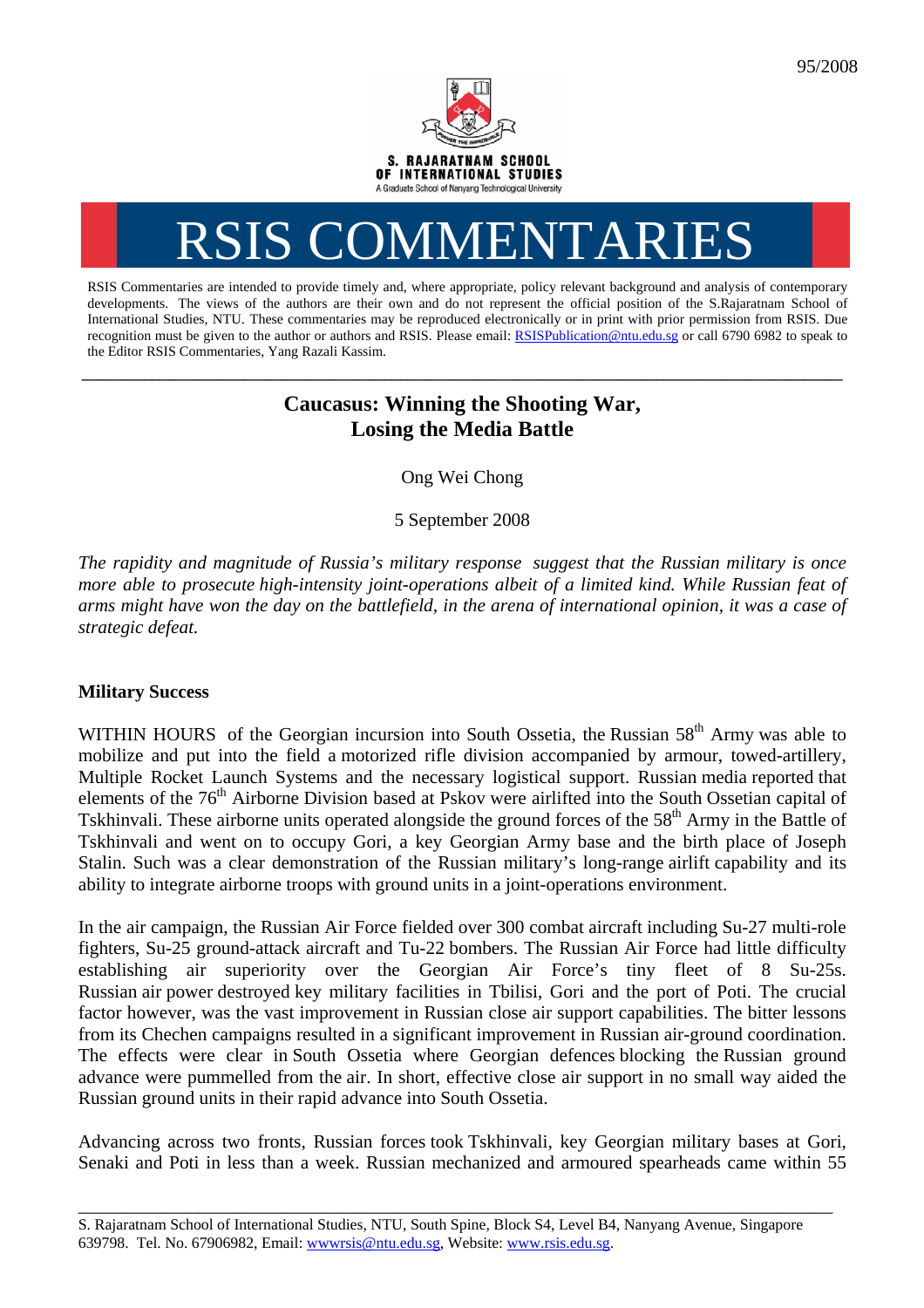kilometres of Tbilisi but went no further. In short, these events confirm Russia's new found confidence and ability in her military prowess. Compared to its military campaign however, Russia's diplomatic and media efforts have been largely visceral and defensive.

#### **Performance in the Media War**

What was essentially a failed military operation by Georgia has been turned by Western governments and media into a successful diplomatic and campaign against the Russian Bear. Russian actions were portrayed as belligerent aggression while the trigger point, the Georgian incursion into South Ossetia on 7 August, has been largely played down. There is evidence to indicate that much of the extensive damage suffered in Tskhinvali was inflicted by Georgian fire in the 7 August offensive. However, the story carried by most Western media is one of Russian military aggression epitomized by pictures of shelled-out buildings, burned-out wrecks and forlorn faces of Georgian refugees; all supposedly the handiwork of indiscriminate Russian firepower.

In the war of words, it was Georgia that held the initiative. Evoking memories of Prague 1968, Budapest 1956 and the spectre of the Russian Iron-Fist clamping down on emergent democracies, 'plucky' Georgia won the hearts and minds of large sections in the Western media and governments. Reminiscent of John F Kennedy's 1963 "*Ich bin ein Berliner*" speech, Republican presidential hopeful John McCain recently declared: "We are all Georgians now". The historical comparisons of Prague 1968, Budapest 1956 and the Cold War are worlds away in terms of international, political and military contexts, but these facts seem to be lost on those sold on the idea of the Russian threat.

The recent airlift of American humanitarian aid into Georgia and the delivery of similar supplies by the Arleigh Burke-class destroyer, USS McFaul, have received much attention from the Western media. The Russian government's decision to allocate at least US\$420 million for post-conflict reconstruction in South Ossetia however went largely unreported by English language media in the West. When it comes to the media war, Russia has yet to learn to play the role of the media darling. Not that Russia wants to nor does it feel the need to do so.

During the shooting war, most of the Western media were based in Georgia while the Russians were less than forthcoming in allowing access at their end. In the words of a BBC correspondent: "Their authoritarian government might never do so." Indeed, in the foreseeable future, it is difficult to see Russia transforming its stereotypical image of a 'Grizzly Bear' to that of a 'Teddy-Bear'. The 'Grizzly Bear' might triumph in a show of force, but physical (military) coercion does not necessarily guarantee strategic victory.

### **Crux of the Matter**

Historical analogies of the Cold War have freely flowed both in prose and speech of policy makers and the media in the past few weeks. If history does teach us anything, it is that military coercion alone rarely works; particularly against the face of public/international opinion. The observation by Napoleon I that "public opinion is a mysterious and invisible power, to which everything must yield" is as relevant today as some two centuries ago. Indeed, cognisance of the strategic reality that NGOs and the global media are part and parcel of the 21<sup>st</sup> Century battlefield and the willingness to engage them are just as important as winning the shooting war. In short, 'talking the talk' (the war of words) has become as much an imperative as 'walking the walk' (military operations).

If there is anything to take away from recent events in the Caucasus, it is that NGOs and media networks are ever-prescient elements of post-modern conflict zones - actors prone to manipulation, but at the same time, crucial to winning the war of words and the war on hearts and minds. Whether one likes it or not, having the international media and public/international opinion on your side is as good as winning one third of the war.